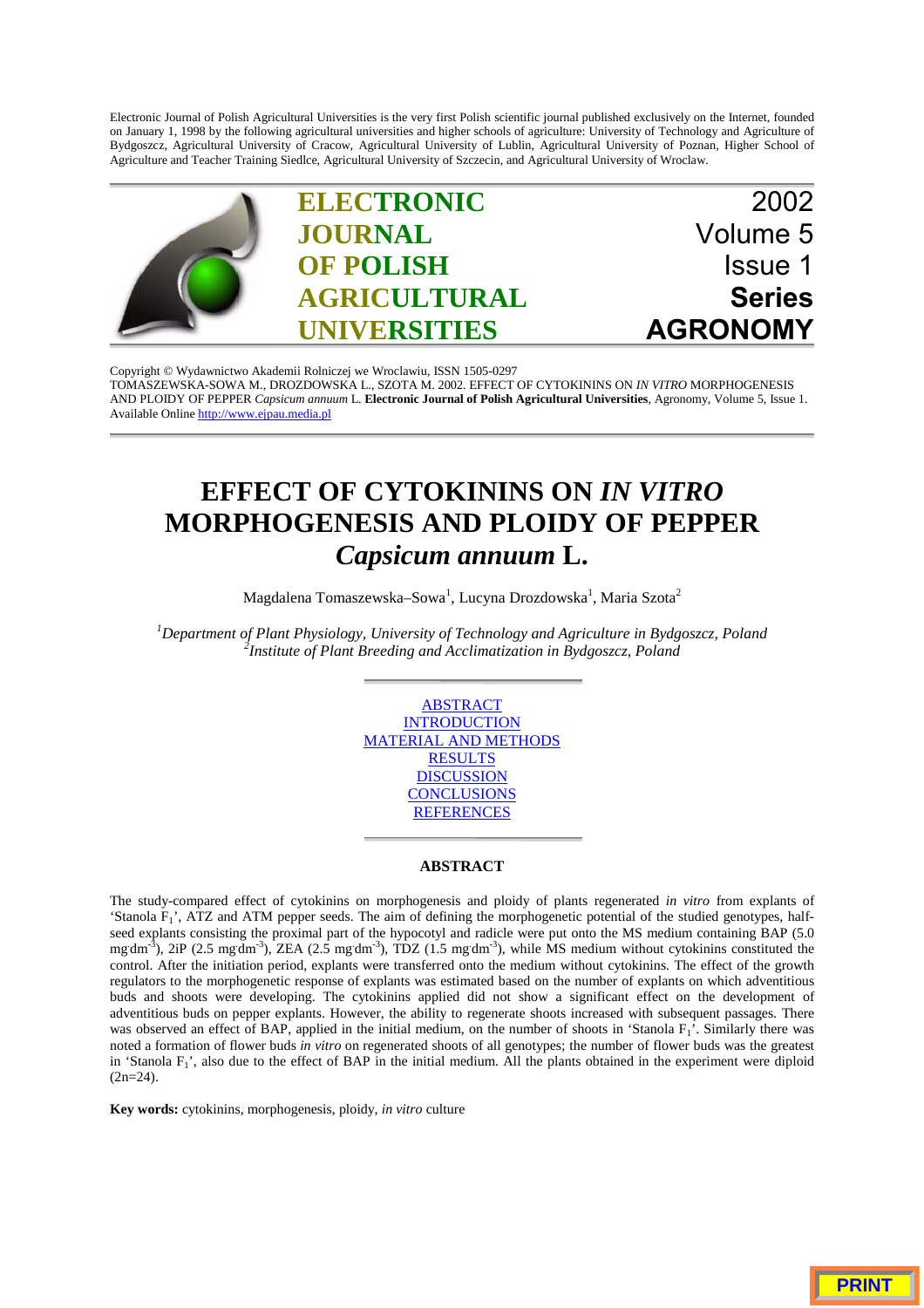### **INTRODUCTION**

Plant cell, tissue and organ cultures and genetic engineering offer a new tool, which might accelerate the production of peppers with desire quality traits and resistance to biotic and abiotic stresses. The success of these efforts depends on an efficient *in vitro* plant regeneration system and genetic stability of regenerated plants.

Researching the morphogenetic potential of pepper *in vitro*, some authors report on forming leaf-like structures or numerous adventitious buds on explants, which do not develop into normal shoots [1,8, 20,27]. However, *in vitro* plant regeneration was achieved in pepper from hypocotyl, shoot tip, cotyledon and leaf explants [1,4,7,8,10,12,19,20,23,26,28]. Another source of explants was identified in halves of imbibed seeds with the proximal part of hypocotyl and radicle [3,9,21]. The application of that method made it possible to elongate the induced buds and plant development in a relatively short period of time. Unlike other explants tested, seed halves formed adventitious shoots without growth regulators in the medium, although in some genotypes cytokinins increased the regeneration effectiveness [3]. The results of research on the development of efficient and repetitive plant regeneration system and its applications for genetic manipulations call for experimental definition of cytokinin type and concentration in medium for each genotype [2].

The present study aimed at comparing of the effect of various cytokinins on morphogenesis and ploidy of pepper plants obtained *in vitro* from seed explants of 'Stanola F1' and ATZ and ATM lines.

## **MATERIAL AND METHODS**

The pepper seeds of ATZ and ATM lines and 'Stanola  $F_1$ ' cultivar were provided by Nowaczyk collection from the Bydgoszcz University of Technology and Agriculture. The seeds were surface sterilised with 70% ethanol (1 min) and with 5% calcium hypochlorite (7 min) and then rinsed with distilled water. The sterile seeds were placed onto Petri dishes with filter paper moistened with sterilized water. After four-day preculture, imbibed seeds were cut into two parts. The one which contained the proximal part of hypocotyl and radicle was cultured on basal MS medium [17] supplemented with: BAP - 6 – benzylamino purine (5.0 mg dm<sup>-3</sup>), 2iP - 6γ-γ-dimethyl (allyl) amino purine  $(2.5 \text{ mg/m}^3)$ , ZEA – zeatin  $(2.5 \text{ mg/m}^3)$  and TDZ – thidiazuron  $(1.5 \text{ mg/m}^3)$ . MS medium without cytokinins constituted the control (0RW). The medium was adjusted to pH 5.6 and solidified with 0,8% agar. 24 explants of each pepper genotype studied were put onto control and tested media.

The initiation was followed by 2 subsequent passages, every 4 weeks, transferring onto MS medium without cytokinins all the explants with buds and shoots differentiated, where 100% stood for the number of differentiating explants in each passage. *In vitro* cultures took 12 weeks under controlled conditions (temperature of 24°C, light intensity of 2000 lux, 16-h photoperiod and RH of 80%). The experiment was carried out in 3 reps.

The morphogenetic response of pepper to cytokinins applied was expressed as a number of explants which formed adventitious buds and where shoots differentiated. After 12 weeks the number of shoots with flower buds developing were also defined as well as the number of flower buds per plant. The results obtained were verified with variance analysis.

The assessment of ploidy level was based on chromosomal analyses. The number of chromosomes in meristematic cells of initiated buds and apical meristems of shoots were counted after 4 weeks off culture initiation and also after 2 subsequent passages with aceto–orcein methods. The plant material was pre-treated at 2°C for 24h and fixed (24h) in acetic acid and ethanol (1:3). The samples were stained with 2% orcein for 24h and macerated while heated slightly over the burner then squashed with the drop of 45% acetic acid and observed under microscope. Mitotic index was defined in randomly sampled 1000 meristematic cells with the formula IM =  $n \cdot 100/1000$  (n – the number of cells in respective mitosis stages).

## **RESULTS**

The half-seed explants of ATZ, ATM and 'Stanola  $F_1$ ' cultured on MS medium control and the one containing cytokinins showed over the first two weeks a development of radicle and hypocotyl elongation. Over subsequent initiation weeks, adventitious buds differentiated around the hypocotyl cut surfaces. A significant effect of cytokinins on adventitious bud development over initiation was not observed, except for slight stimulation of this process due to BAP, 2iP and ZEA application for ATZ and ATM lines (Table 1).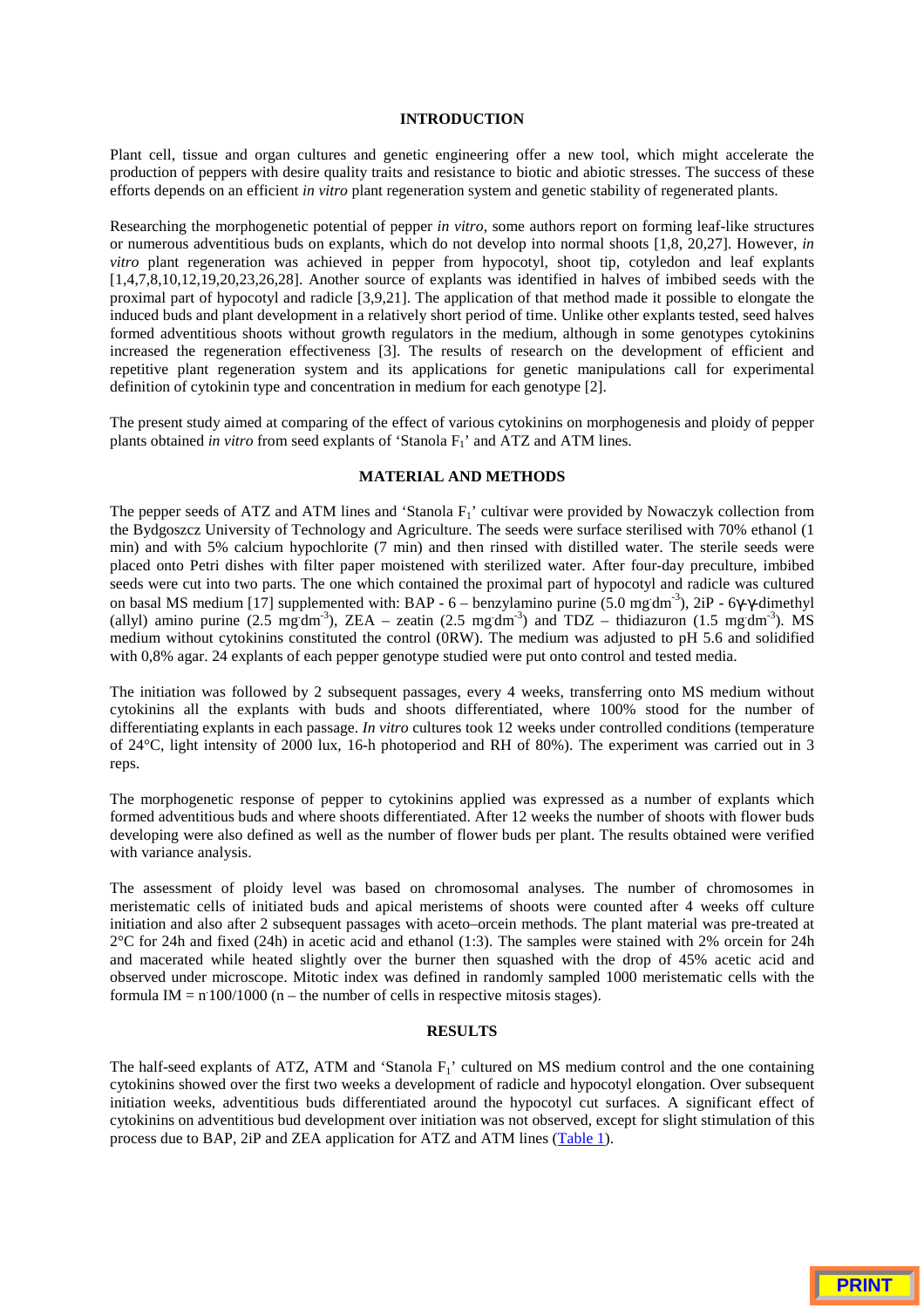|                                       | Genotype (II)                      |      |        |      |  |        |                        |  |
|---------------------------------------|------------------------------------|------|--------|------|--|--------|------------------------|--|
| Cytokinin                             | ATZ                                |      |        | ATM  |  |        | Stanola F <sub>1</sub> |  |
| $^{(1)}$                              | Explants forming adventitious buds |      |        |      |  |        |                        |  |
|                                       | number                             | %    | number | %    |  | number | $\%$                   |  |
| $ 0$ RW                               | 17.3                               | 72.2 | 16.7   | 69.6 |  | 21.0   | 87.5                   |  |
| <b>BAP</b>                            | 21.7                               | 90.4 | 18.7   | 77.8 |  | 21.3   | 88.9                   |  |
| 2iP                                   | 20.3                               | 84.6 | 19.0   | 79.2 |  | 16.0   | 66.7                   |  |
| <b>ZEA</b>                            | 21.0                               | 87.5 | 17.3   | 72.2 |  | 17.3   | 72.2                   |  |
| <b>TDZ</b>                            | 17.3                               | 72.2 | 16.0   | 66.7 |  | 17.7   | 73.6                   |  |
| LSD $_{0.05}$ for I – ns, for II – ns |                                    |      |        |      |  |        |                        |  |

**Table 1. Effect of cytokinins and genotype on adventitious buds formation on seed explants (initiation\*)**

### **\* means for 3 reps, each replicate comprised 24 explants; ns – non-significant difference**

Over the first 4 weeks of culture, the ability of explants to shoot regeneration was inconsiderable. Depending on the genotype, the number of explants with shoots amounted to  $0.3 - 5.0$  (1.4 - 20.8%) on average. 'Stanola  $F_1$ ' was better for shoot regeneration then other genotypes (Table 2).

|                                          | Genotype (II)                        |     |        |     |      |  |               |      |
|------------------------------------------|--------------------------------------|-----|--------|-----|------|--|---------------|------|
| Cytokinin                                | <b>ATZ</b>                           |     |        | ATM |      |  | Stanola $F_1$ |      |
| $^{(1)}$                                 | Explants forming adventitious shoots |     |        |     |      |  |               |      |
|                                          | number                               | %   | number |     | %    |  | number        | $\%$ |
| 0 RW                                     | 1.2                                  | 6.9 | 3.0    |     | 12.5 |  | 4.0           | 16.7 |
| <b>BAP</b>                               | 2.3                                  | 9.7 | 0.3    |     | 1.4  |  | 5.0           | 20.8 |
| 2iP                                      | 1.0                                  | 4.2 | 1.7    |     | 6.9  |  | 2.7           | 11.1 |
| <b>ZEA</b>                               | 1.3                                  | 5.6 | 1.3    |     | 5.6  |  | 1.3           | 5.6  |
| <b>TDZ</b>                               | 0.7                                  | 2.8 | 1.0    |     | 4.2  |  | 1.7           | 6.9  |
| LSD $_{0.05}$ for I – ns, for II = 1.063 |                                      |     |        |     |      |  |               |      |

**Table 2. Effect of cytokinins and genotype on adventitious shoots formation on seed explants (initiation)**

All the explants with buds and adventitious shoots were subcultured onto the medium without cytokinins. The morphogenetic response depended on the genotype, period of culture and cytokinin type. The cytokinins tested in initial medium increased the explants ability to bud formation in subsequent passages; in ATM (passage I) and 'Stanola F1' (passage II) revealed a stimulating effect of BAP (Fig. 1). During second passage shoot development was most numerous while the maximum number of shoots (15.7) was formed in 'Stanola  $F_1$ ' (Table 3).

**Fig. 1. Effect of cytokinin, genotype and culture time on the adventitious shoots formation on pepper seed explants**

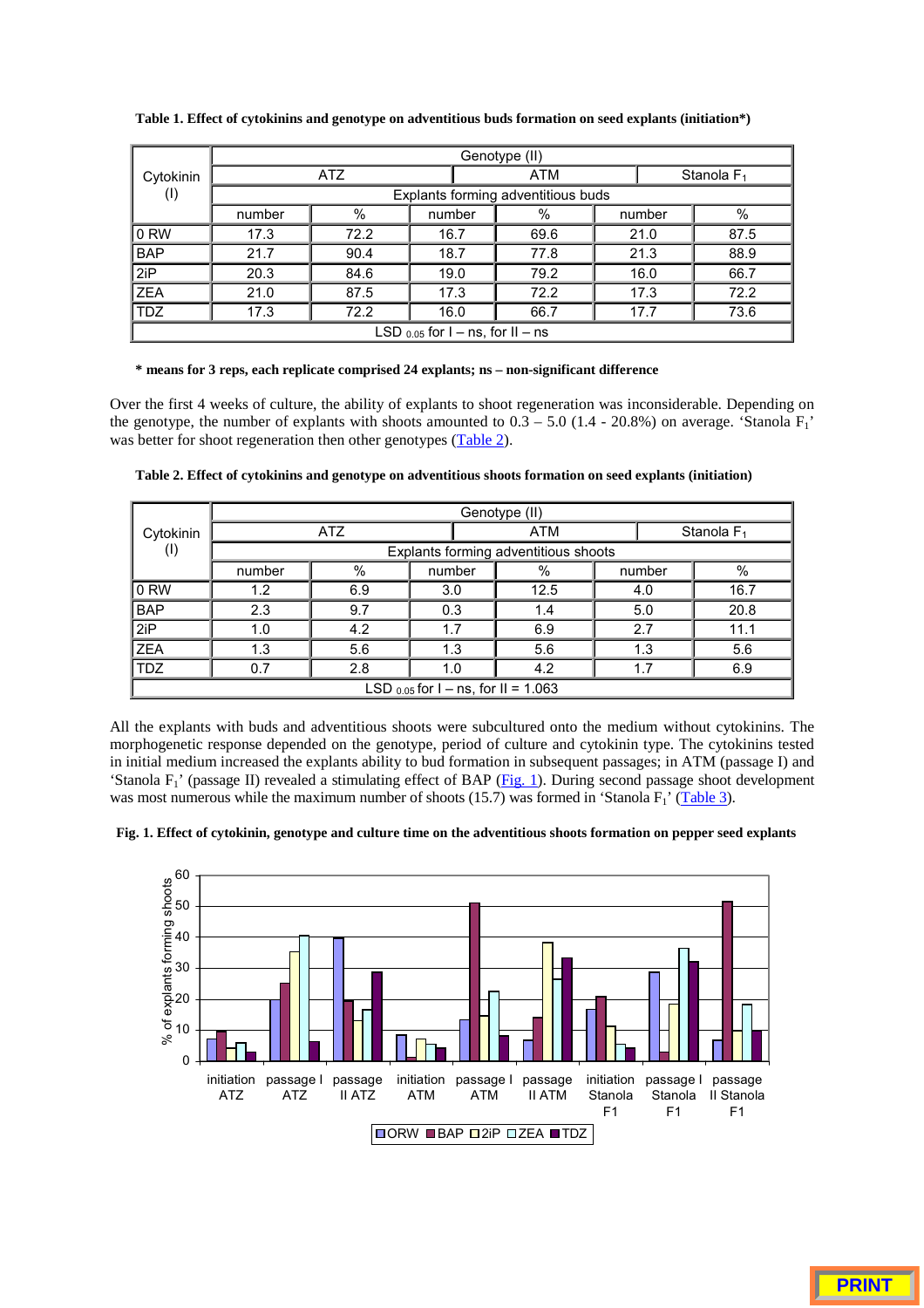|                                                                                  | Genotype (II)            |         |              |            |            |              |               |         |         |
|----------------------------------------------------------------------------------|--------------------------|---------|--------------|------------|------------|--------------|---------------|---------|---------|
|                                                                                  | <b>ATZ</b>               |         |              |            | <b>ATM</b> |              | Stanola $F_1$ |         |         |
| Cytokinin (I)                                                                    | Number of passages (III) |         |              |            |            |              |               |         |         |
|                                                                                  | initiation               | passage | passage<br>Ш | initiation | passage    | passage<br>Ш | initiation    | passage | passage |
| 0 RW                                                                             | 1.7                      | 2.3     | 3            | 2          | 3.3        | 8.3          | 4             | 6       | 6       |
| <b>BAP</b>                                                                       | 2.3                      | 7.3     | 10           | 0.3        | 4.7        | 6.7          | 5             | 6.4     | 15.7    |
| 2iP                                                                              |                          | 3       | 9.7          | 1.7        | 6.7        | 8.3          | 2.7           | 3       | 4.3     |
| <b>ZEA</b>                                                                       | 1.4                      | 4.7     | 8.3          | 1.3        |            | 8.7          | 1.3           | 6.3     | 11      |
| TDZ.                                                                             | 0.7                      | 1.4     | 6.3          |            |            | 5.3          | 1.6           | 4.3     | 6.3     |
| LSD $_{0.05}$ for I = 1.985, for II = 1.894, for III = 1.156, for II/III = 2.135 |                          |         |              |            |            |              |               |         |         |

**Table 3. Number of shoots obtained from seed explants after 4, 8 and 12 weeks of culture**

The morphological analysis included also the number of flower buds developing on regenerated shoots. The ability of plants to form flower buds was observed following passage II (12-week culture). The highest number of shoots with flower buds was recorded in ATZ line whose explants over initiation were cultured on the ZEA medium ( $Fig. 2A$ ) and the highest number of flower buds formed per explant – in 'Stanola  $F_1$ ', which was due to BAP applied in the initial medium (Fig. 2B) (Phot. 1).

- **Fig. 2. Effect of cytokinins and genotype on the flower bud formation**
- **A number of shoots with flower buds**

**B - number of flower buds per shoot**



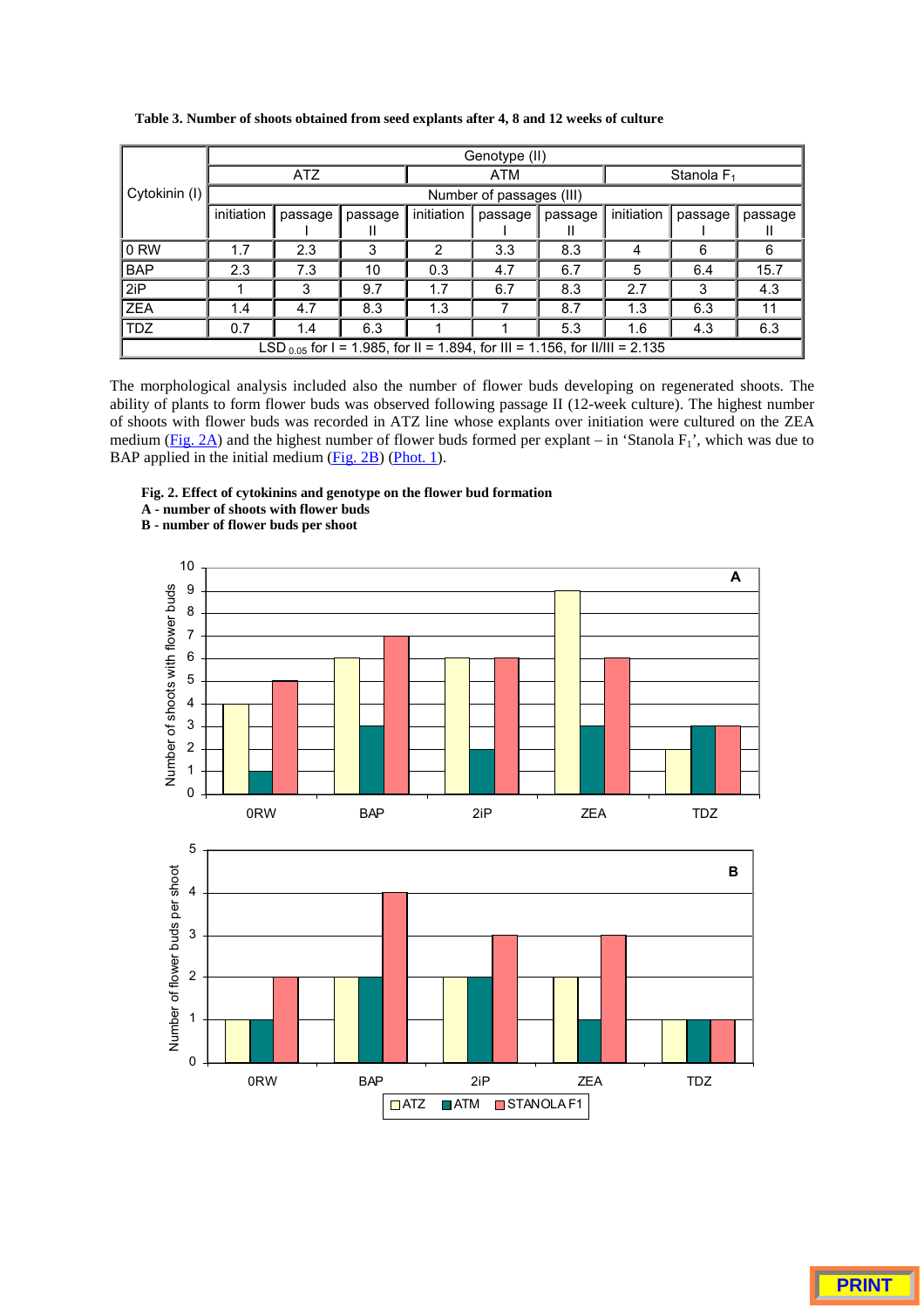**Phot. 1. Flowering plant in culture** *in vitro*



Plants regenerated from half-seed explants of the three sweet pepper genotype cultured on the control medium, as well as with cytokinins, were diploids  $(2n = 24)$  (Phot. 2), which showed that application of cytokinins, their concentration and culture time did not affect the ploidy of the plant obtained. Also mitotic index expressed as a percentage of dividing cells was defined in meristematic cells of regenerant (Table 4). TDZ and ZEA applied in initial medium increased the value of mitotic index only in ATM line, as compared with the control.



**Phot. 2. Mitotical chromosomes in cells of root tips and shoot meristems (2n=24)**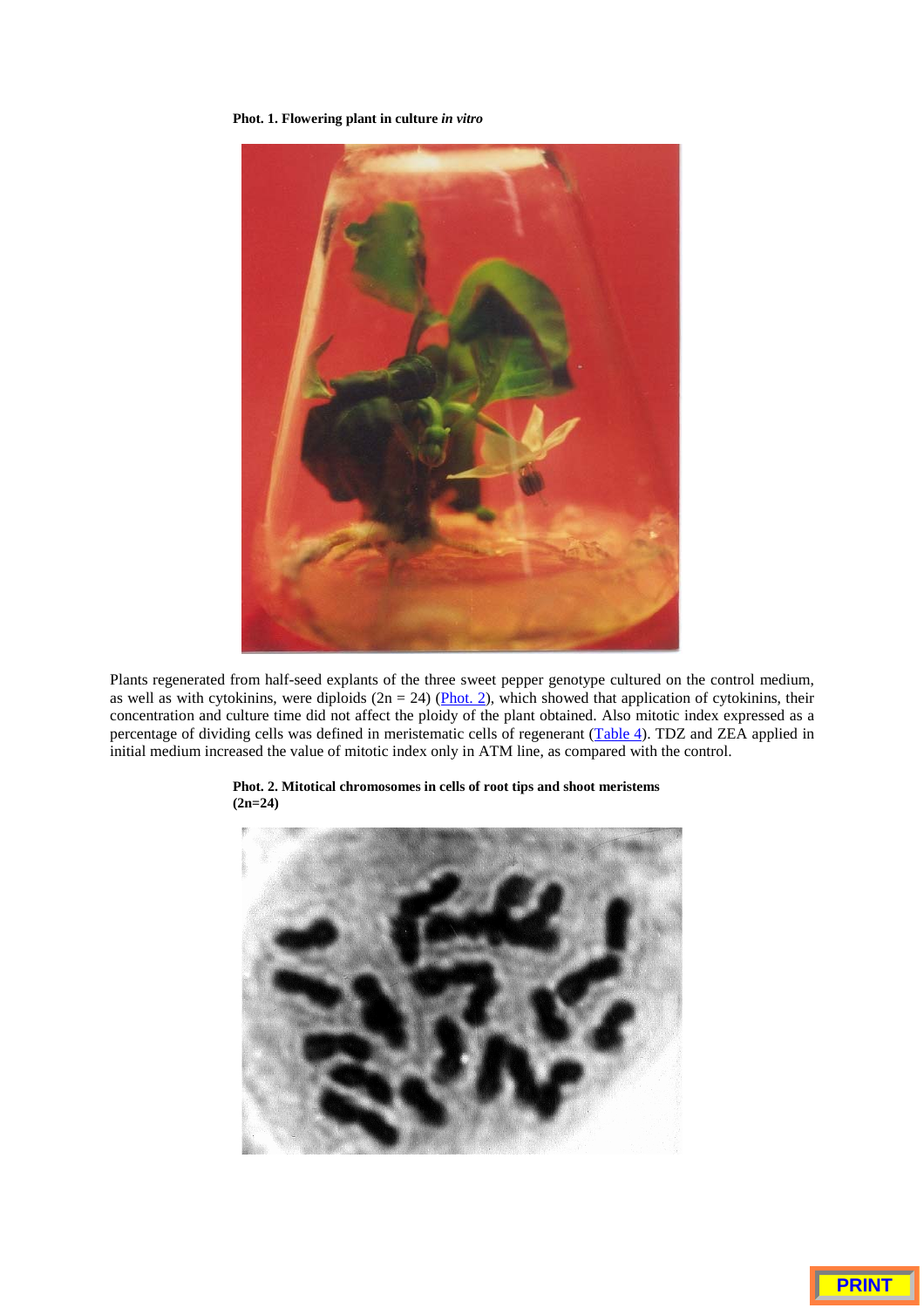| Table. 4. Effect of cytokinin on the mitotic index of apical meristem cells in regenerated plants |  |  |
|---------------------------------------------------------------------------------------------------|--|--|
|                                                                                                   |  |  |

|                       | Mitotic index (%) |            |     |            |            |  |  |  |
|-----------------------|-------------------|------------|-----|------------|------------|--|--|--|
| Genotype              | Cytokinin         |            |     |            |            |  |  |  |
|                       | 0 RW              | <b>BAP</b> | 2iP | <b>ZEA</b> | <b>TDZ</b> |  |  |  |
| ATZ                   | 7.2               | 7.6        | 7.0 | 7.0        | 6.9        |  |  |  |
| ATM                   | 7.4               | 7.7        | 7.3 | 7.9        | 8.1        |  |  |  |
| Stanola <sub>F1</sub> |                   | 8.0        | 7.6 | 7.8        | 7.8        |  |  |  |

#### **DISCUSSION**

Halves of imbibing sweet pepper seeds containing proximal part of hypocotyl and radicle provided a source of explants. The experiments carried out resulted in a regeneration of whole plants, which developed flower buds and flowered *in vitro*.

In vitro plant regeneration depends on genotype and explant source. Exogenous growth regulators are important for the expression of this capacity. Additionally the hormonal regulation of morphogenesis depends on the place of their synthesis and transport and so the radicle, which is the place of endogenous cytokinin synthesis, is indispensable to shoot organogenesis, especially when explants are incubated on the medium without growth regulators [3, 9].

The present experiment showed a varied sensitivity of the cultivars tested to cytokinins. Similarly elongation rate for buds and shoots development depended on the pepper genotype which confirm the cross-cultivars differences in the ability to regenerate plants observed also in other experiments [3,4 23]. A varied cultivar response to cytokinins may depend on the activity of enzymes in the metabolism of these phytohormones and exogenous cytokinins added can inhibit the synthesis of endogenous cytokinins and disturb the regeneration process [18]. In the present research all that resulted in a formation of deformed-leaf rosettes, which did not develop shoots, in shoot elongation failure and inhibited root development.

Out of all the cytokinins tested, BAP in the initial medium stimulated the formation and development of adventitious shoots; however the cultivars showed the greatest capacity to regenerate shoots after about 12-15 weeks (passage II). The ability to form buds and adventitious shoots shows the explants competence. However, the factors acting during culture (time, growth regulators) determine explant cells to morphogenetic response. According to Ramage and Leung [19], to induce the regeneration of shoots in 'Sweet Banana' pepper a minimum of 8-day culture on BAP is needed. Besides BAP, explants, while acquiring competence, cannot do without carbohydrates (saccharose) which determine the organogenesis [19].

The cytokinins applied in the present experiment, TDZ, as compared with other cytokinins researched, inhibited the induction and elongation of adventitious buds in all the genotypes. In some plants TDZ shows a high effectiveness in stimulating shoot regeneration depending on cytokinins [5, 13]. Similarly in some sweet pepper genotypes recalcitrant to BAP and IAA and in hot pepper TDZ stimulated the regeneration process and bud elongation [15,26].

After 12 weeks of culture flower buds developed on adventitious pepper shoots regenerated *in vitro*, which also depended on the genotype and the type of cytokinins applied in the initial medium. The development of flower buds on pepper microseedlings is quite rare. However, despite the observed flowering in cultures *in vitro*, flower buds were withering very often due to culture conditions and only few developed fruits [15,22,23,24].

Cytokinins contained in the medium stimulated flowering *in vitro* on shoots of varied species of *Passifloraceae* regenerated from leaf explants [25]. Also BAP or KIN stimulated flower bud formation on flowering-induced *Pharbitis nil* explants [11]. Literature and the present results confirm the activity of these growth regulators in plant flowering control. As part of the signalling system, they transfer information to shoot meristems about changes in the morphogenetic program [11,14].

Cells and tissues of shoots forming *in vitro*, especially by indirect organogenesis, there can occur caryologic changes in the chromosome number and structure leading to a development of poliploids and aneuploids as well as changes in genome. The kind and frequency of these changes depend on the plant material genotype used as explant as well as culture conditions, especially type and concentration of growth regulators and culture time. The present research showed that shoot regeneration did not involve callus, and adding cytokinins to the initial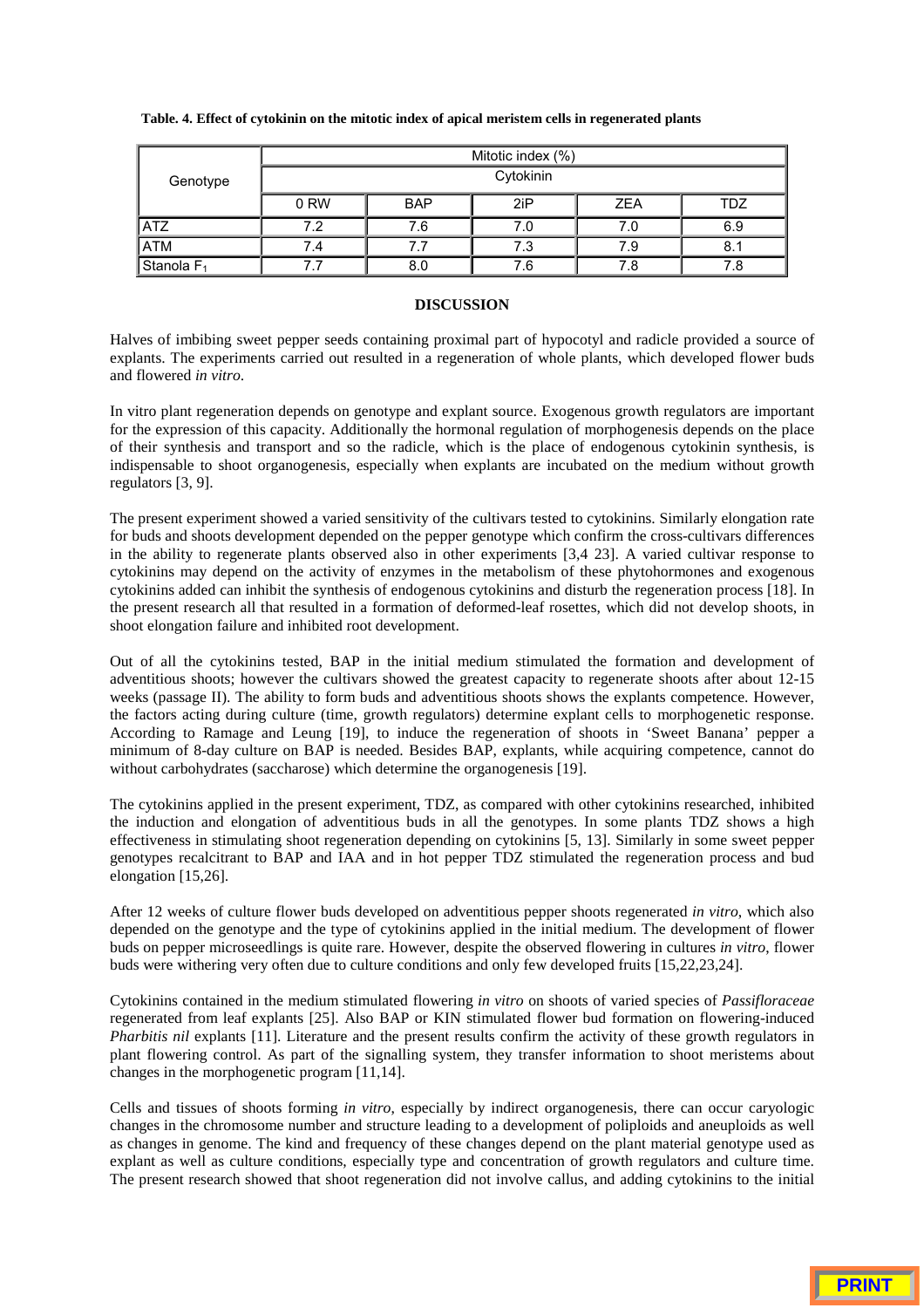medium did not caused on disturbances in mitosis and changes in plant ploidy. Similarly Christopher and Rajam [7], using various red pepper (*C. praetermissum, C. baccatum* and *C. annuum)* seedling explants, and low concentrations of growth regulators, obtained diploid plants. However, there were observed also negative effects of growth regulators in media on the chromosome structure and their number in regenerants. A high concentration of cytokinins in the initial medium disturbed mitosis in cells of apical meristems of shoots *C. praetermissum* and *C. annuum*, including chromosome aberrations, delayed chromosomes and anaphase bridges [6].

Changes in the number of chromosomes and their structure due to growth regulators of high concentrations and culture conditions were observed also in other plant species regenerated *in vitro* [16].

Genetic stability of the regenerants obtained and the fact that the regeneration does not involve callus suggest that the application of this method is well justified in micropropagation of valuable sweet pepper genotypes and in genetic manipulations.

#### **CONCLUSIONS**

- 1. The experiment resulted in regeneration of pepper plants which under *in vitro* conditions developed flower buds and flowered.
- 2. The capacity to regenerate adventitious shoots depended on the genotype, kind of cytokinins and time of the culture.
- 3. The most numerous adventitious shoots were formed in the second passage. Out of all the genotypes studied, the highest morphogenetic potential was observed in 'Stanola  $F_1$ ' in which shoot and flower bud formation was due to BAP applied in the initial medium.
- 4. Shoot regeneration did not involve callus, which decreases the probability of somaclonal variation. Cytokinins present in the initial medium did not disturb in mitosis. Neither did they cause changes in ploidy in regenerants, which suggests that the application of this method is well justified in micropropagation of valuable sweet pepper genotypes and in genetic manipulations

## **REFERENCES**

- 1. Arroyo R., Revilla M.A. 1991. *In vitro* plant regeneration from cotyledon and hypocotyl segments in two bell pepper cultivars. Plant Cell Rep. 10, 414–416.
- 2. Auer C.A., Cohen J.D., Laloue M., Cooke T.J., 1992. Comparison of benzyl adenine metabolism in two *Petunia* hybrid lines differing in shoot organogenesis. Plant Physiol. 98, 1035–1041.
- 3. Binzel M. L., Sankhla N., Joshi S., Sankhla D., 1996. *In vitro* regeneration in chilli pepper (*Capsicum annuum* L.) from half-seed explants. Plant Growth Regulation 20, 287–293.
- 4. Borychowski A., Niemirowicz-Szczytt K., 1997. Wybrane czynniki wpływające na regenerację in vitro pędów z hypokotyli papryki (*Capsicum annuum* L.) [Selected factors affecting the regeneration *in vitro* of shoots from pepper hypocotyls (*Capsicum annuum* L.)]. Zesz. Nauk. AR w Krakowie, Sesja Nauk. 50, 161–166 [in Polish].
- 5. Bretagne B., Chupeau M. C., Chupeau Y., Fouilloux G., 1994. Improved flax regeneration from hypocotyls using thidiazuron as a cytokinin source. Plant Cell Rep. 14, 120–124.
- 6. Christopher T., Rajam M.V., 1994. *In vitro* clonal propagation of *Capsicum* spp. Plant Cell Tiss. Org. Cult. 38, 25– 29.
- 7. Christopher T., Rajam M.V., 1996. Effect of genotype, explant and medium on *in vitro* regeneration of red pepper. Plant Cell Tiss. Org. Cult. 46, 245–250.
- 8. Ebida A.I.A., Hu C.Y., 1993. *In vitro* morphogenetic responses and plant regeneration from pepper (*Capsicum annuum* L. cv. Early California Wonder) seedling explants. Plant Cell Rep. 13, 107-110.
- 9. Ezura H., Nishimiya S., Kasumi M., 1993. Efficient regeneration of plants independent of exogenous growth regulators in bell pepper (*Capsicum annuum* L.). Plant Cell Rep. 12, 287–293.
- 10. Fari M., Andrasfalvy A., 1994. Regeneration and cloning of pepper (*Capsicum* sp.) *in vitro*: a review. HortScience 26 (2), 9-18.
- 11. Galoch E., Buracka Łaukajtys E., Kopcewicz J., 1996. Effect of cytokinins on flower differentiation in cultured plantlets of *Pharbitis nil* Chois. Acta Physiol. Plant. 18 (3), 223–227.
- 12. Gatz A., Rogozińska J., 1994. In vitro organogenetic potential of cotyledon and leaf explants of *Capsicum annuum* L. cv. Bryza. Acta Soc. Bot. Pol. 63 (3-4), 255–258.
- 13. Huettemann C.A., Preece J.E., 1993. Thidiazuron: a potent cytokinin for woody plant tissue culture. Plant Tissue Org. Cult. 33, 105–119.
- 14. Kinet J.-M., 1993. Environmental, chemical and genetic control of flowering. Hort. Rev. 15, 279–334.
- 15. Manoharan M., Sree Vidya C. S., Lakshmi Sita G., 1998. *Agrobacterium* mediated genetic transformation in hot chili (*Capsicum annuum* L. var. Pusa jwala). Plant Sci. 131, 77–83.
- 16. Morrison R.A., Konning R.E., Evans D.A., 1986. Pepper. In: Handbook of Plant Cell Culture. Eds. D.A. Evans, W.R. Sharp, V.A. Philip. Vol. 4, 552–573. New York, Macmillan.
- 17. Murashige T., Skoog F., 1962. A revised medium for rapid growth and bioassays with tobacco tissue cultures. Physiol. Plant. 15, 473–497.